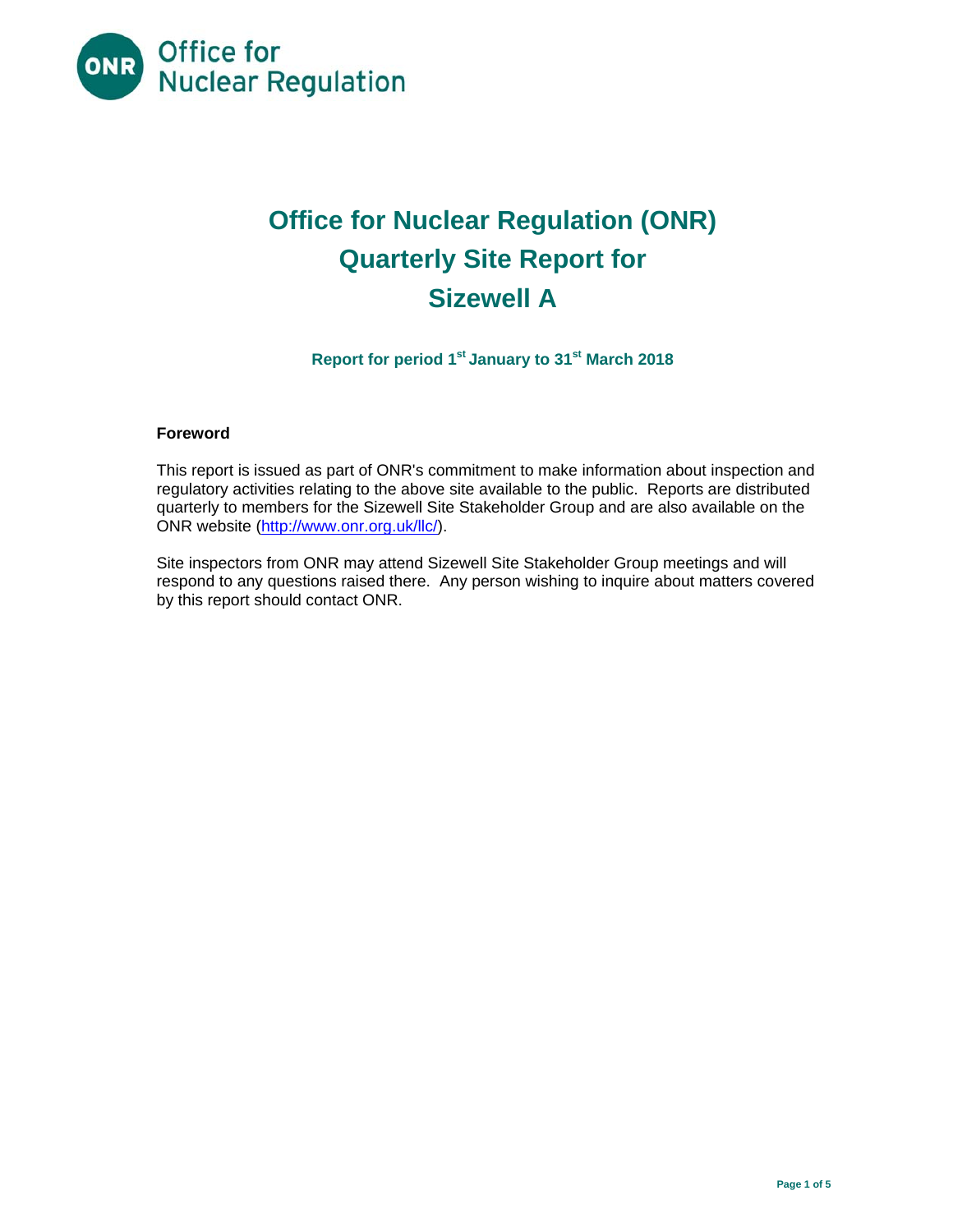## **TABLE OF CONTENTS**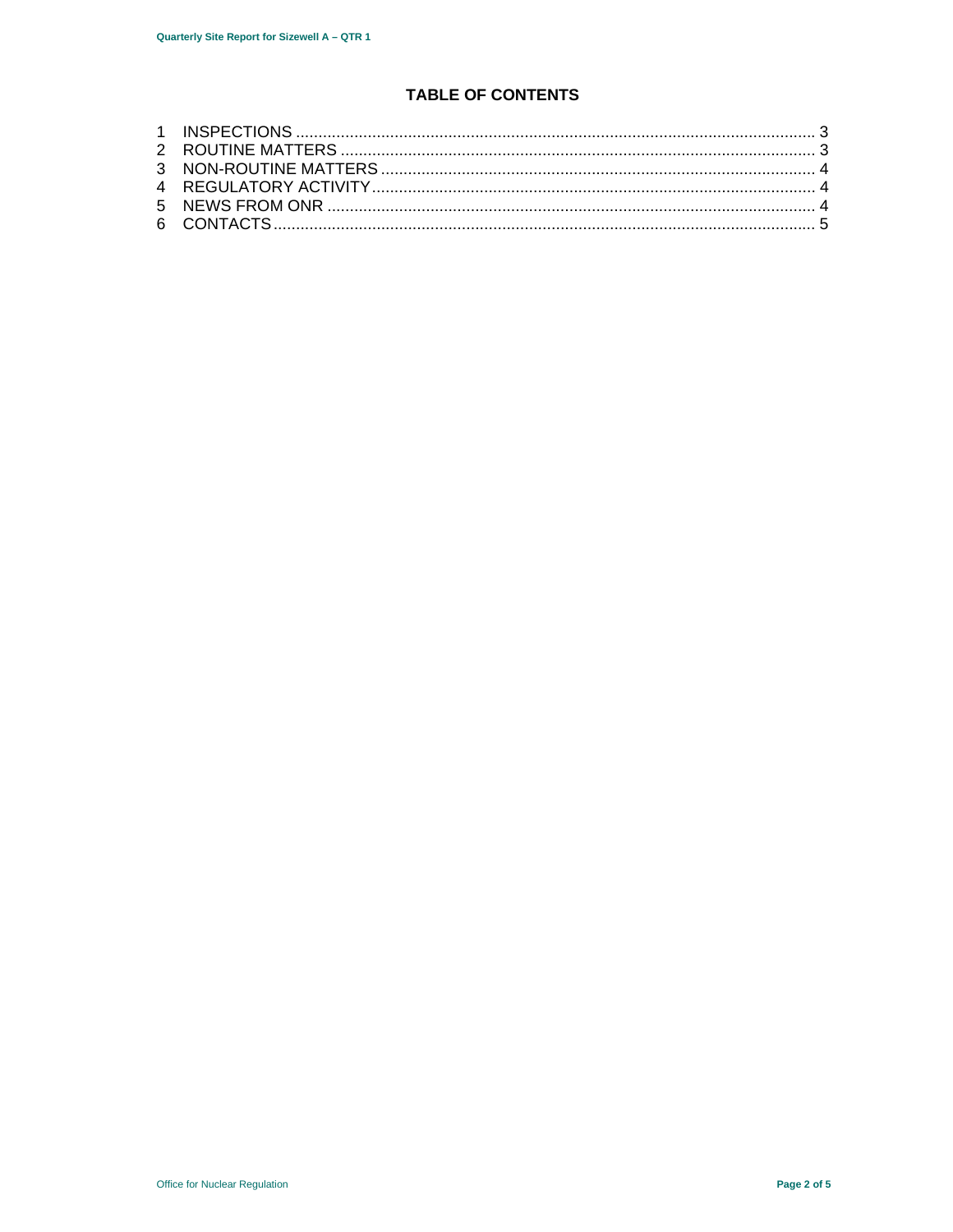#### **1 INSPECTIONS**

#### **1.1 Dates of inspection**

The ONR site inspector made planned inspections on the following dates during the quarter:

 $6<sup>th</sup>$  to  $8<sup>th</sup>$  March 2018

## **1.2 ONR held meetings with Sizewell A on the following dates during the quarter:**

■ None

#### **2 ROUTINE MATTERS**

#### **2.1 Inspections**

Inspections are undertaken as part of the process for monitoring compliance with:

- the conditions attached by ONR to the nuclear site licence granted under the Nuclear Installations Act 1965 (NIA65) (as amended);
- the Energy Act 2013;
- the Health and Safety at Work Act 1974 (HSWA74); and
- regulations made under HSWA74, for example the lonising Radiations Regulations 1999 (IRR99) and the Management of Health and Safety at Work Regulations 1999 (MHSWR99);
- The Nuclear Industry Security Regulations (NISR) 2003.

The inspections entail monitoring licensee's actions on the site in relation to incidents, operations, maintenance, projects, modifications, safety case changes and any other matters that may affect safety. The licensee is required to make and implement adequate arrangements under conditions attached to the licence in order to ensure legal compliance. Inspections seek to judge both the adequacy of these arrangements and their implementation.

The inspection this quarter included a System Based Inspection (SBI) the conclusion of which is that Sizewell site is managing a significant increase in workload across a number of different work streams with due regard for safety. The inspection reviewed the arrangements for Sizewell's preparations to take on remote management of the Bradwell site. Sizewell A staff are confident that the rate of progress had increased significantly since Christmas and that this would translate into faster progress over the next couple of months.

The Fuel Element Debris retrievals project is in its final stages of preparation to award a contract for the detailed design of the overbuilding and equipment. The process of tendering has taken longer than anticipated but the concept is well established and based on learning from similar projects at other Magnox Ltd sites.

Decommissioning of the old spent fuel Ponds has made good progress and all of the Intermediate Level Waste skips have been cut up and placed in baskets ready for retrieval. Work has now started on removing redundant plant and equipment from the ponds.

The inspection also included a site walk-down and a meeting with the safety representatives. Considerable progress in decommissioning the site has been achieved in this quarter without any significant safety related incidents. ONR and site continue to work constructively to ensure that the decommissioning programme is planned, sequenced and implemented safely.

## **2.2 Other work**

Nothing to report this quarter.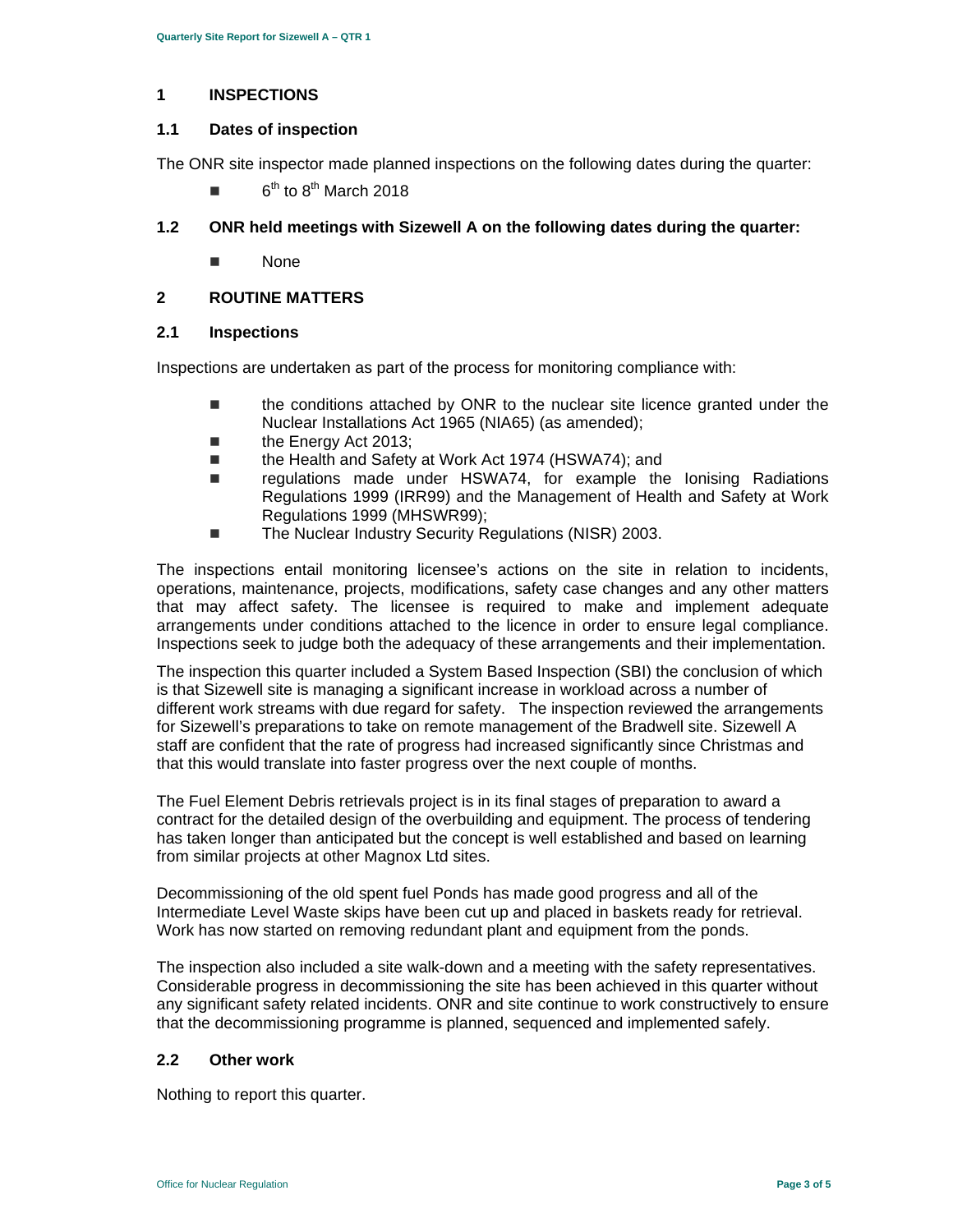## **3 NON-ROUTINE MATTERS**

Licensees are required to have arrangements to respond to non-routine matters and events and report significant events to ONR. ONR inspectors judge the adequacy of the licensee's response, including actions taken to implement any necessary improvements.

In this period no significant incidents on the site were reported to ONR from Sizewell A.

## **4 REGULATORY ACTIVITY**

ONR may issue formal documents to ensure compliance with regulatory requirements. Under nuclear site licence conditions, ONR issues regulatory documents, which either permit an activity or require some form of action to be taken; these are usually collectively termed 'Licence Instruments' (LIs), but can take other forms. In addition, inspectors may issue Enforcement Notices to secure improvements to safety.

No Licence Instruments or Enforcement Notices have been issued during the period for Sizewell A.

Reports detailing ONR's regulatory decisions can be found on the ONR website at http://www.onr.org.uk/pars/.

#### **5 NEWS FROM ONR**

For the latest news and updates from ONR, please visit the ONR website and sign up for our e-bulletin (http://www.onr.org.uk/ebulletin/index.htm).

In January 2018, ONR received the results of its first external stakeholder survey which was undertaken by YouGov on behalf of ONR. A broad range of stakeholders were invited to participate in an online survey, with 351 responses received. In addition to the online survey, a number of in depth interviews were also completed with stakeholders. While overall the results demonstrate ONR is seen as a high performing organisation with good levels of stakeholder confidence, there are areas where improvements can be made and we will be working with our divisions on those in the coming months. Further details about the survey results can be found in our March 2018 newsletter which is available on ONR's website.

In February 2018, ONR held its first webinar following the publication of the 'Guide to enabling regulation in practice.' Chief Nuclear Inspector, Mark Foy and Deputy Chief Inspector, Mike Finnerty, were on hand to answer questions about the guide which has been designed to illustrate working examples of enabling regulation in practice. This is a new channel of communication for ONR and we'll be holding further webinars on different topics over the coming months. If you would like to join future webinars then please get in touch with the ONR Communications team via contact@onr.gov.uk

In March 2018, ONR held the first of two meetings this year with representatives from across the NGO community. Held in Birmingham, the meeting was attended by 15 NGO representatives from 11 different organisations. Topics discussed included: Domestic Safeguards pending the withdrawal of the UK from Euratom; Emergency Planning Arrangements; and the ONR Stakeholder Survey results. The next meeting is scheduled to take place in October 2018. We are keen to increase the number of people engaging with ONR on nuclear safety and security issues and would like to invite members of SSGs, and LCCs to join our engagement programme. For more details please get in touch via contact@onr.gov.uk